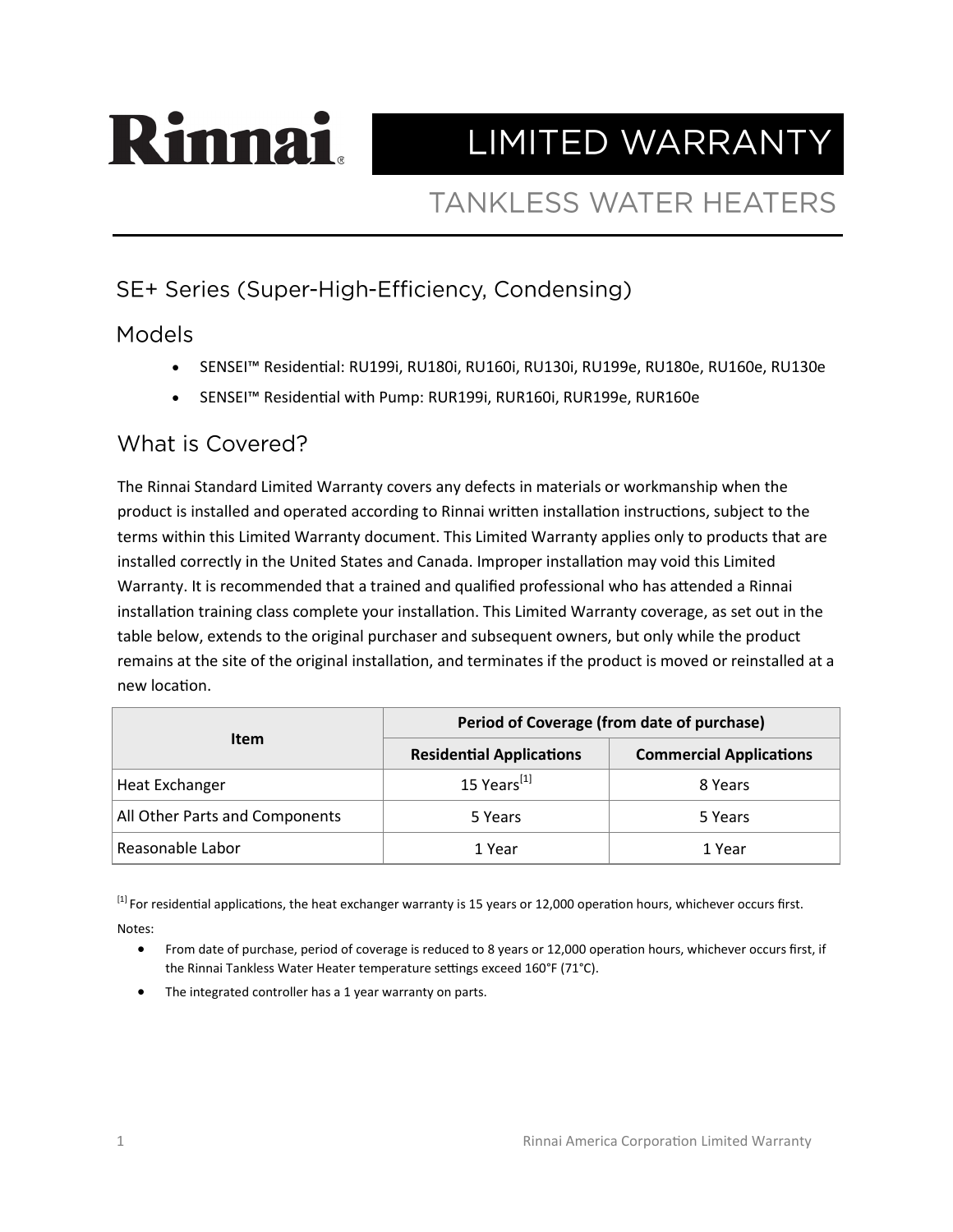#### What Will Rinnai Do?

Rinnai will repair or replace the covered product or any part or component that is defective in materials or workmanship as set forth in the above table. Rinnai will pay reasonable labor charges associated with the repair or replacement of any such part or component during the term of the labor warranty period. All repair parts must be genuine Rinnai parts. All repairs or replacements must be performed by a qualified professional who is properly trained to do the type of repair.

Replacement of the product may only be authorized by Rinnai at its sole discretion. Rinnai does not authorize any person or company to assume for it any obligation or liability in connection with the replacement of the product. If Rinnai determines that repair of a product is not possible, Rinnai may replace the product with a comparable product at Rinnai's sole discretion. The warranty claim for product parts and labor may be denied if a component or product returned to Rinnai is found to be free of defects in material or workmanship; damaged by improper installation, use or operation; or damaged during return shipping.

#### How To Obtain Service

For the name of a trained and qualified professional, please contact your place of purchase, visit the Rinnai website (www.rinnai.us), call Rinnai at 1-800-621-9419 or write to Rinnai at 103 International Drive, Peachtree City, Georgia 30269.

Proof of purchase is required to obtain warranty service. You may show proof of purchase with a dated sales receipt, or by registering within 30 days of purchasing the product. To register your Rinnai Tankless Water Heater, please visit www.rinnai.us*.* For those without internet access, please call 1-800-621-9419. Receipt of registration by Rinnai will constitute proof-of-purchase for this product. Registration of product installed in new home construction may be verified with a copy of the closing papers provided by the initial home buyer. However, registration is not necessary in order to validate this Limited Warranty.

#### What Is Not Covered?

This Limited Warranty does not cover any failures or operating difficulties due to the following:

- Accident, abuse, or misuse
- Alteration of the product or any component part
- Misapplication of this product
- Improper installation (such as but not limited to)
	- − Product being installed in a corrosive environment
	- − Condensate damage
	- − Improper venting
	- − Incorrect gas type
	- − Incorrect gas or water pressure
	- − Absence of a drain pan under the appliance